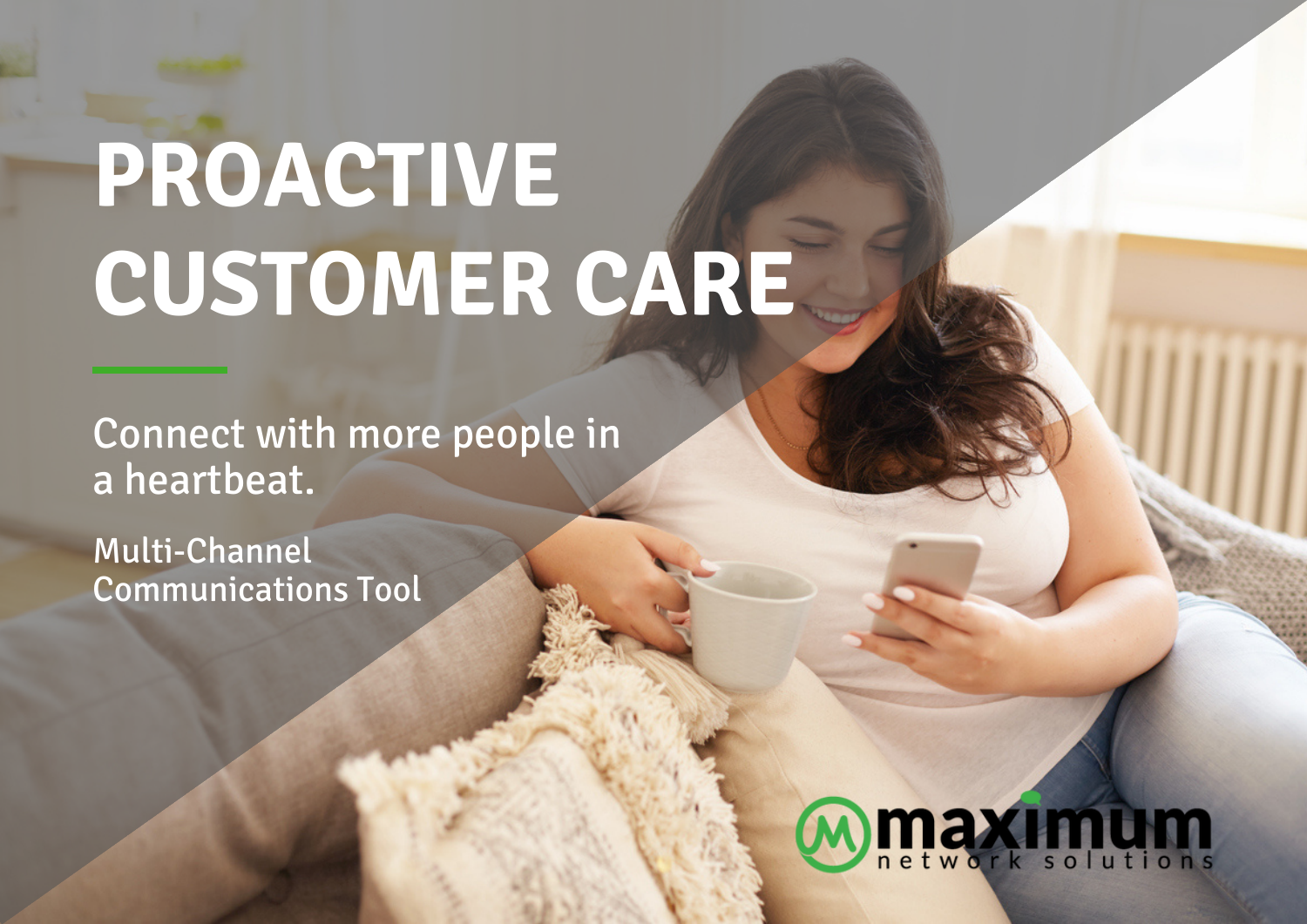#### MULTI-CHANNEL CUSTOMER CARE

ProActive Customer Care is our multi-channel communication tool that lets businesses of all shapes and sizes connect with people and share everything from important updates to payment reminders, reducing inbound calls and freeing up valuable agent time.

Even more pressingly, it helps you divert potential crises by communicating issues before they snowball into disaster.

When the need arises, you can reach out to every single person in your database in a heartbeat, putting vital information at their fingertips before they've a chance to become frustrated.

Today's customers expect to be kept informed, contacted, wherever they are, and on the device of their choice. They expect you to be ahead of the game.

In this guide, we'll show you how being Proactive is key to satisfying today's customer expectations. And how it can be pretty rewarding financially for your business.



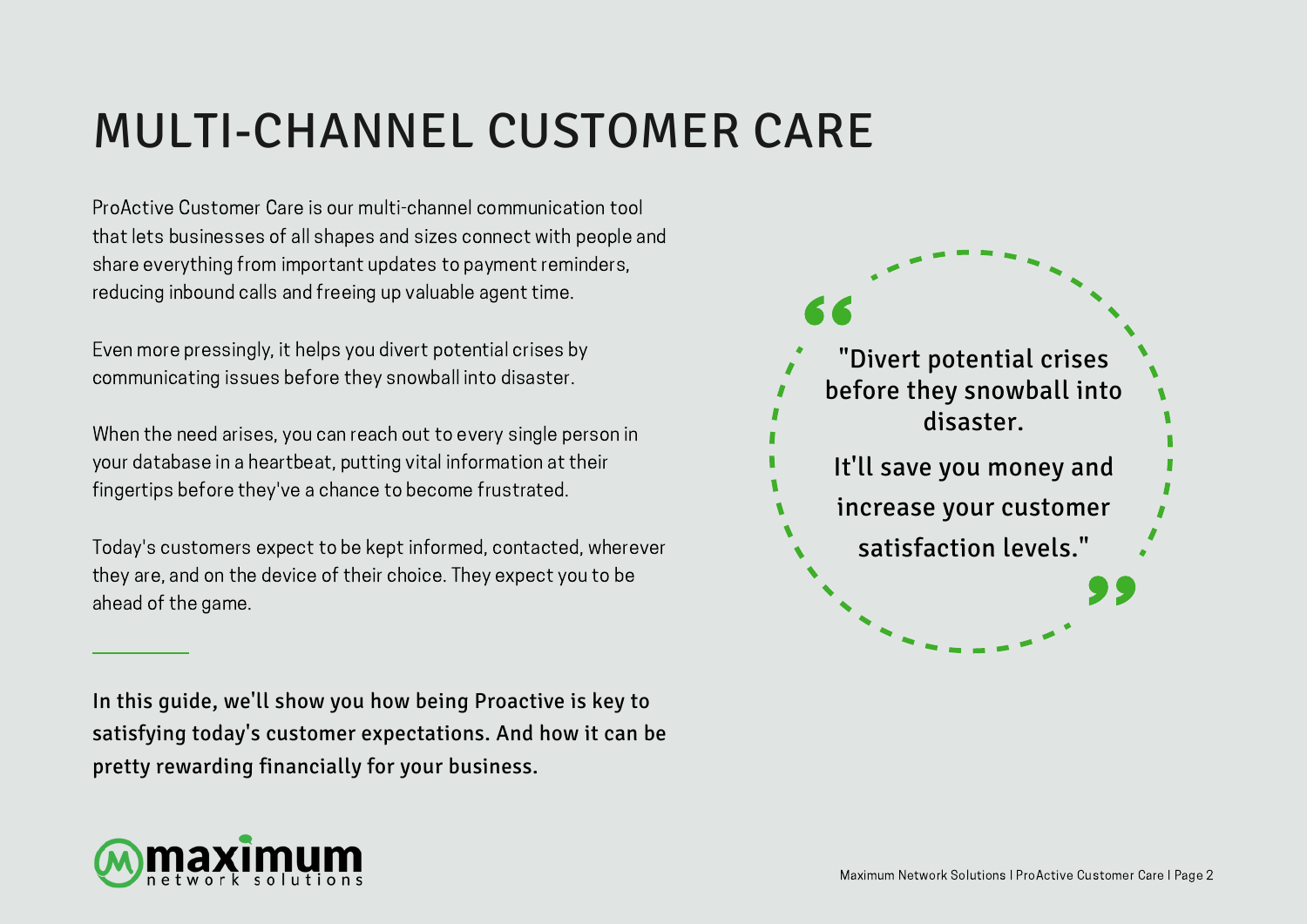## CONNECT EFFORTLESSLY

ProActive gives you the ability to stay in touch with customers and users, regularly, effortlessly and economically.

Launch small, medium or large-scale automated messages in a matter of minutes, connecting with people in real-time by voice, sms, messaging app, without any agent intervention. Saving a huge amount of time, money and hassle.

ProActive has a diverse range of uses from customer care messages, updates and reminders, getting feedback through to sales/marketing campaigns - the list is endless.

So whether you're sending disruption to service messages (weather, traffic, outage), delivery updates, payment due alerts, back in stock, tickets now on sale messages, you can let people know instantly.

"Staying in touch with your customers has never been easier"

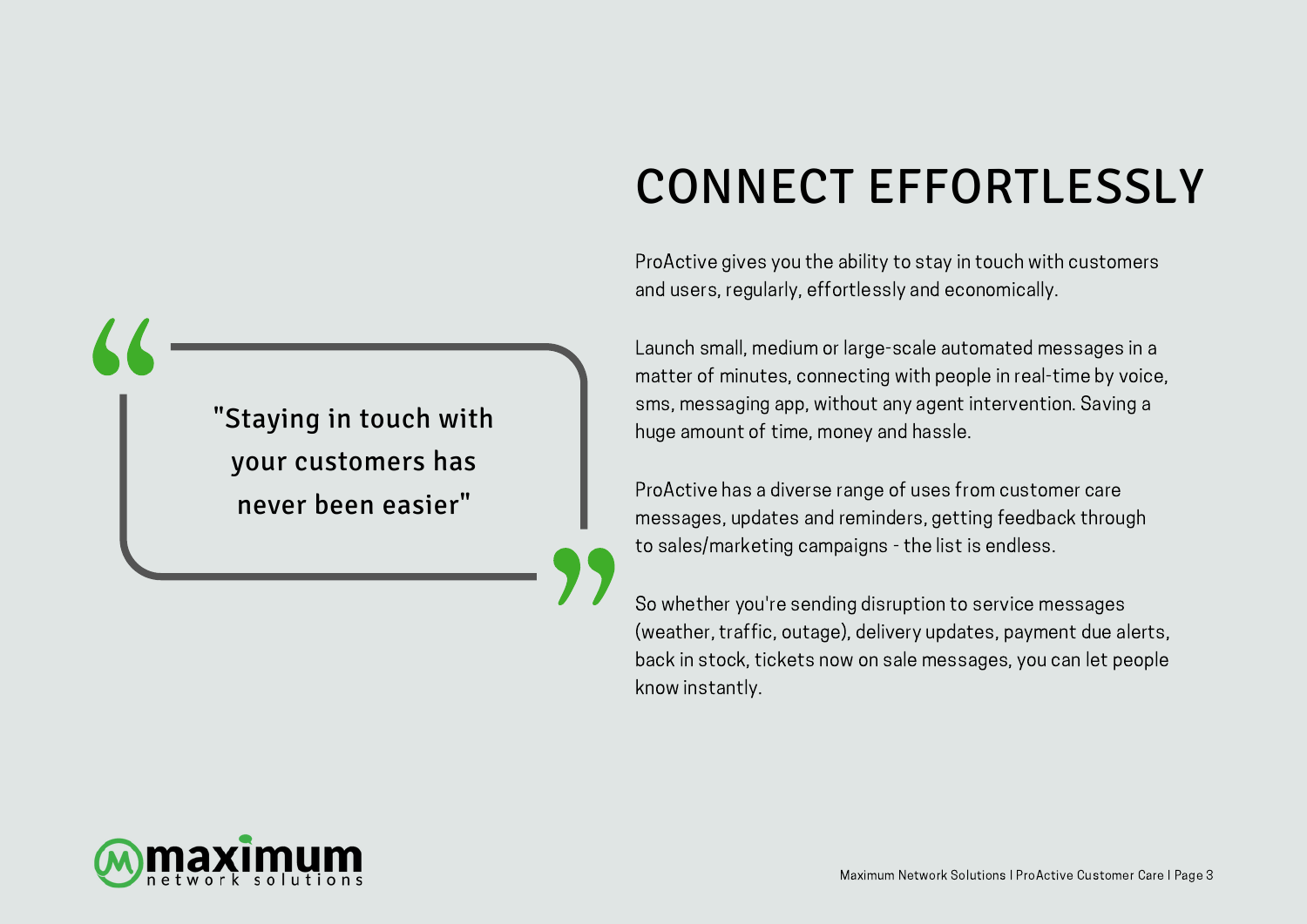#### IT COSTS A LOT LESS TO BE PROACTIVE

Being proactive is about anticipating and responding to customer questions before they say or do anything.

It's a simple, powerful way to boost customer satisfaction, and reduce demand on your contact centre.

For example, by letting people know their deliveries are going to be late, they don't waste their time waiting. They don't contact you, angry and frustrated.

What's more, they don't even have to go online to track the delivery status and find out for themselves. You have the info, you have their details. So why wait for customers to contact you? You already have the answer to their expected, unasked question.

You can take advantage, use the opportunity to turn what could be a miserable, poor customer experience, into an exceptional experience - all without any agent intervention.

"It costs a hell of a lot less to be proactive, then to service unhappy, frustrated customers."

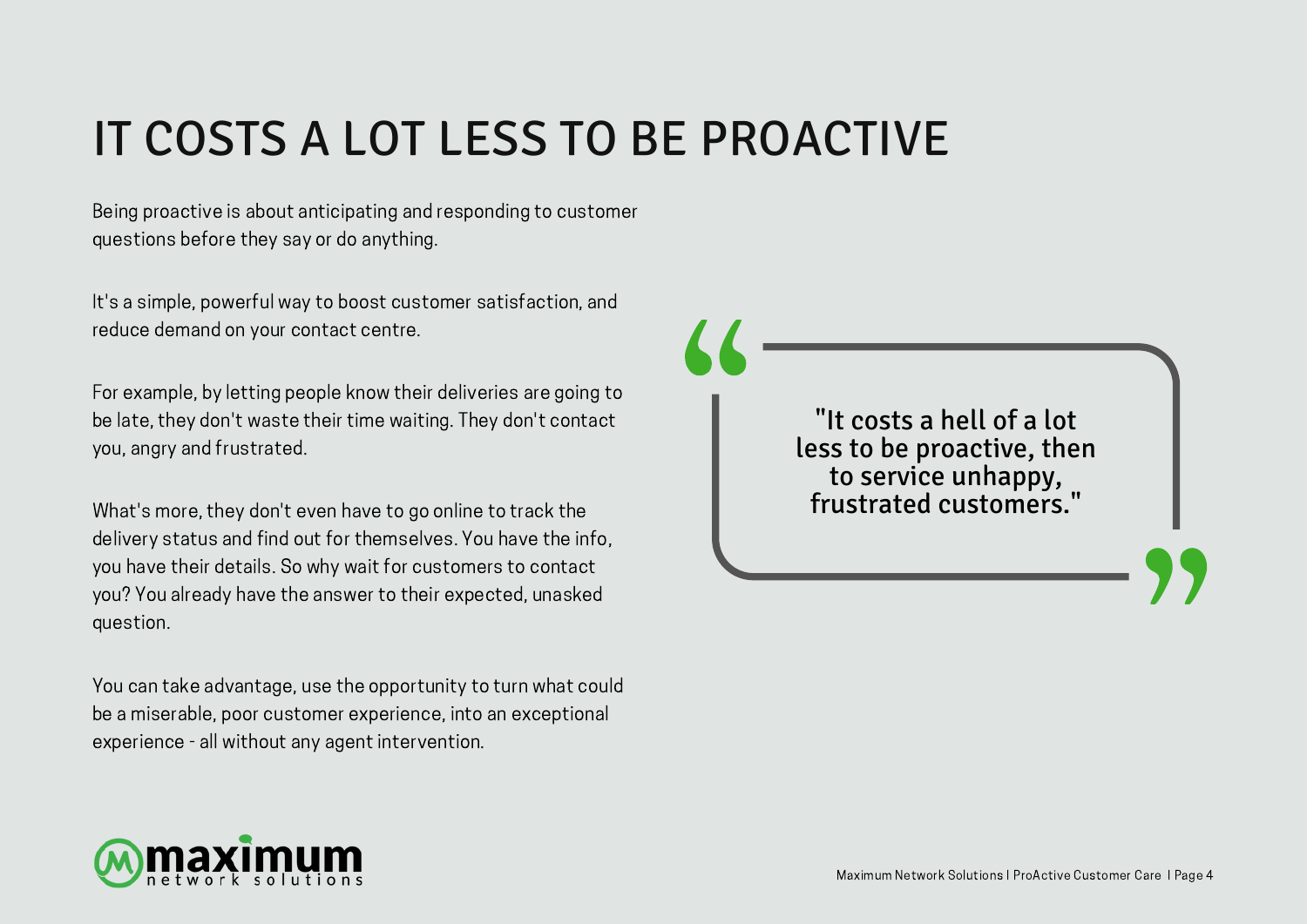### 'Businesses are turning to proactive messaging to steer customers in a direction that'll virtually guarantee higher levels of satisfaction."

### GURANTEED CUSTOMER **SATISFACTION**

Businesses are turning to proactive messaging to steer customers in a direction that'll virtually guarantee higher levels of satisfaction.

Streamlining the journey, taking them down the route that'll minimise the need for them to make contact, which in turn results in reduced servicing costs.

Keeping people in the loop means they'll only call when they need that something extra - the real value adding stuff your agents love to deal with. Putting you top of the pile for customer communications and employee engagement.

An automated, flexible, dynamic solution ProActive will help you connect and drive people in the direction you want them to take, ensuring they get the best possible experience on that journey.

Helping you to provide an exceptional service, boosting customer satisfaction whilst making some significant savings.

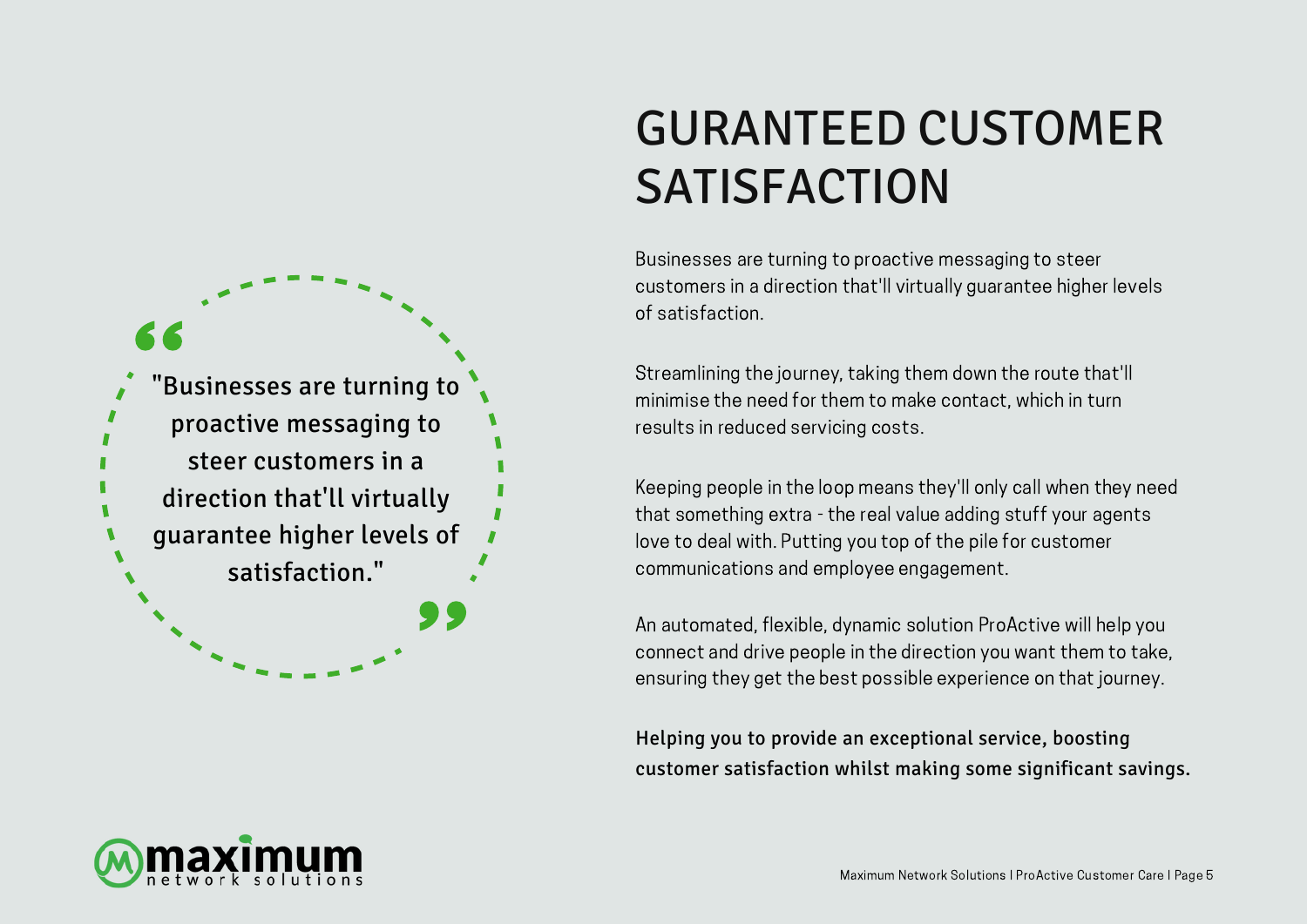#### THE PERSONAL TOUCH

It's the personal touches that retain customers. And keeps them coming back to you, time and time again.

ProActive is a great way to add the personal touch by keeping your customers fully informed of all important notifications, updates, in real-time.

It doesn't require any Agent involvement, and can be set up at the touch of a button, and messages reach your customers when the time is just right.

We hope this short guide helps you see how our ProActive solution could be the right tool for your business.

If you want to see how quickly you can get set up with the ultimate personal touch solution, give us a call or drop Kate an email.



#### REQUEST A DEMO. DISCOVER MORE.

To see ProActive in action, call us today on 0333 566 0000 or email kate@maxnet.co.uk.